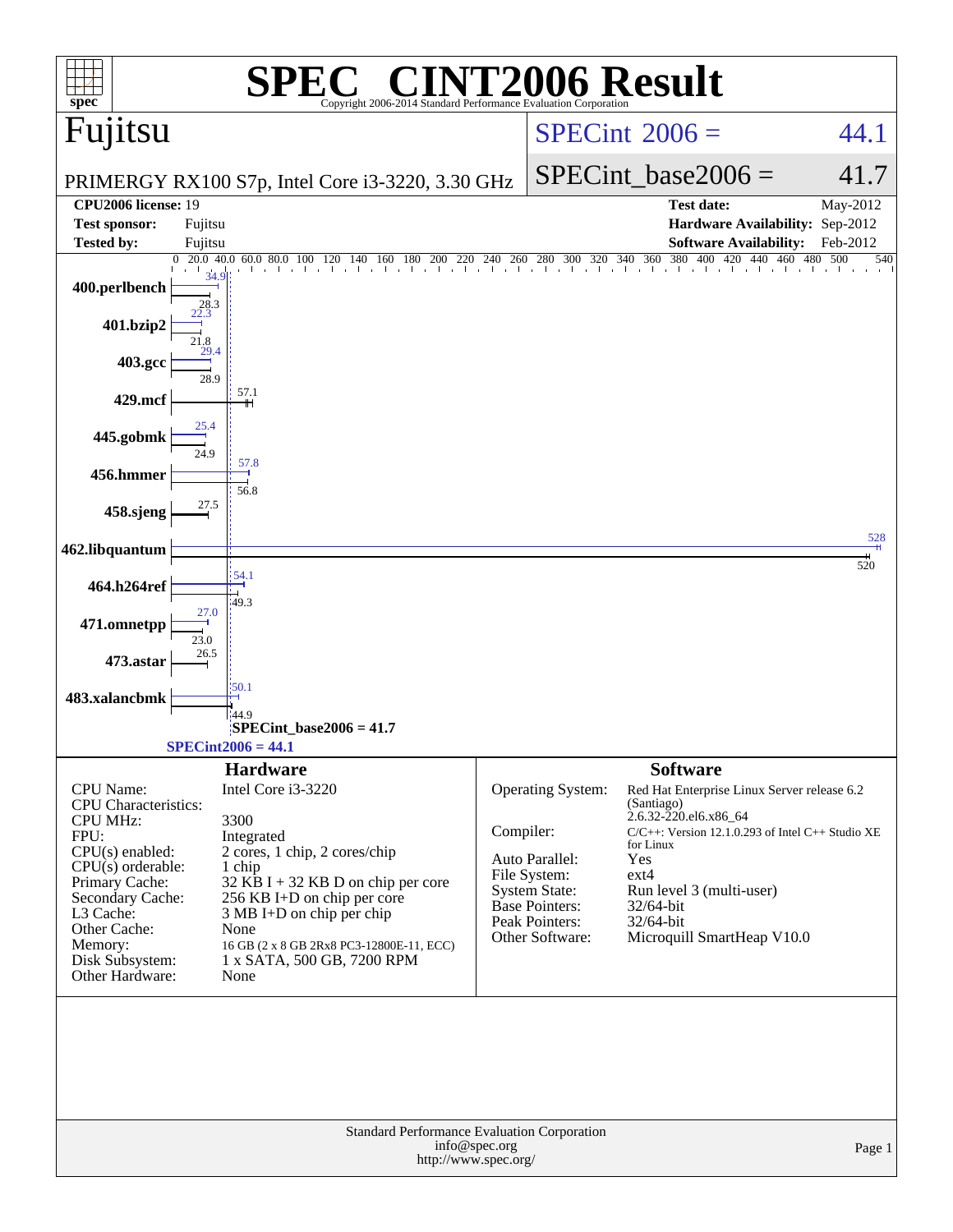

# **[SPEC CINT2006 Result](http://www.spec.org/auto/cpu2006/Docs/result-fields.html#SPECCINT2006Result)**

# Fujitsu

### $SPECint2006 = 44.1$  $SPECint2006 = 44.1$

PRIMERGY RX100 S7p, Intel Core i3-3220, 3.30 GHz

 $SPECTnt\_base2006 = 41.7$ 

**[CPU2006 license:](http://www.spec.org/auto/cpu2006/Docs/result-fields.html#CPU2006license)** 19 **[Test date:](http://www.spec.org/auto/cpu2006/Docs/result-fields.html#Testdate)** May-2012

**[Test sponsor:](http://www.spec.org/auto/cpu2006/Docs/result-fields.html#Testsponsor)** Fujitsu **[Hardware Availability:](http://www.spec.org/auto/cpu2006/Docs/result-fields.html#HardwareAvailability)** Sep-2012 **[Tested by:](http://www.spec.org/auto/cpu2006/Docs/result-fields.html#Testedby)** Fujitsu **[Software Availability:](http://www.spec.org/auto/cpu2006/Docs/result-fields.html#SoftwareAvailability)** Feb-2012

#### **[Results Table](http://www.spec.org/auto/cpu2006/Docs/result-fields.html#ResultsTable)**

|                                                                                                          | <b>Base</b>    |              |                |       |                | <b>Peak</b> |                |              |                |              |                |              |
|----------------------------------------------------------------------------------------------------------|----------------|--------------|----------------|-------|----------------|-------------|----------------|--------------|----------------|--------------|----------------|--------------|
| <b>Benchmark</b>                                                                                         | <b>Seconds</b> | <b>Ratio</b> | <b>Seconds</b> | Ratio | <b>Seconds</b> | Ratio       | <b>Seconds</b> | <b>Ratio</b> | <b>Seconds</b> | <b>Ratio</b> | <b>Seconds</b> | <b>Ratio</b> |
| 400.perlbench                                                                                            | 346            | 28.3         | 345            | 28.3  | 345            | 28.3        | 280            | 34.9         | 280            | 34.9         | <b>280</b>     | 34.9         |
| 401.bzip2                                                                                                | 442            | 21.8         | 441            | 21.9  | 443            | 21.8        | 432            | 22.3         | 433            | 22.3         | 434            | 22.2         |
| $403.\text{gcc}$                                                                                         | 278            | 28.9         | 278            | 28.9  | 278            | 28.9        | 274            | 29.3         | 274            | 29.4         | 274            | 29.4         |
| $429$ .mcf                                                                                               | 151            | 60.6         | 160            | 57.1  | 164            | 55.6        | 151            | 60.6         | <b>160</b>     | 57.1         | 164            | 55.6         |
| $445$ .gobmk                                                                                             | 421            | 24.9         | 421            | 24.9  | 421            | 24.9        | 412            | 25.4         | 413            | 25.4         | 413            | 25.4         |
| 456.hmmer                                                                                                | 164            | 56.8         | 164            | 56.8  | 164            | 56.8        | 162            | 57.8         | 161            | 57.8         | 161            | 57.8         |
| $458$ .sjeng                                                                                             | 439            | 27.5         | 440            | 27.5  | 439            | 27.5        | 439            | 27.5         | 440            | 27.5         | 439            | 27.5         |
| 462.libquantum                                                                                           | 39.6           | 523          | 39.8           | 520   | 39.8           | 520         | 39.2           | 528          | 39.0           | 531          | 39.2           | 528          |
| 464.h264ref                                                                                              | 448            | 49.4         | 450            | 49.2  | 449            | 49.3        | 409            | 54.1         | 410            | 54.0         | 409            | 54.1         |
| 471.omnetpp                                                                                              | 272            | 23.0         | 273            | 22.9  | 271            | 23.1        | 230            | 27.2         | 236            | 26.5         | 232            | 27.0         |
| $473$ . astar                                                                                            | 265            | 26.5         | 266            | 26.4  | 263            | 26.7        | 265            | 26.5         | 266            | 26.4         | 263            | 26.7         |
| 483.xalancbmk                                                                                            | 154            | 44.9         | 154            | 44.8  | 154            | 44.9        | 138            | 50.1         | 138            | 50.2         | 138            | 50.1         |
| Results appear in the order in which they were run. Bold underlined text indicates a median measurement. |                |              |                |       |                |             |                |              |                |              |                |              |

#### **[Operating System Notes](http://www.spec.org/auto/cpu2006/Docs/result-fields.html#OperatingSystemNotes)**

 Stack size set to unlimited using "ulimit -s unlimited" Transparent Huge Pages enabled with: echo always > /sys/kernel/mm/redhat\_transparent\_hugepage/enabled

#### **[Platform Notes](http://www.spec.org/auto/cpu2006/Docs/result-fields.html#PlatformNotes)**

 BIOS configuration: Intel HT Technology = Disable

#### **[General Notes](http://www.spec.org/auto/cpu2006/Docs/result-fields.html#GeneralNotes)**

Environment variables set by runspec before the start of the run: KMP\_AFFINITY = "granularity=fine,scatter" LD\_LIBRARY\_PATH = "/SPECcpu2006/libs/32:/SPECcpu2006/libs/64" OMP\_NUM\_THREADS = "2"

 Binaries compiled on a system with 1x E3-1270V2 CPU + 32 GB memory using RHEL6.2 For information about Fujitsu please visit: <http://www.fujitsu.com>

# **[Base Compiler Invocation](http://www.spec.org/auto/cpu2006/Docs/result-fields.html#BaseCompilerInvocation)**

[C benchmarks](http://www.spec.org/auto/cpu2006/Docs/result-fields.html#Cbenchmarks): [icc -m64](http://www.spec.org/cpu2006/results/res2012q3/cpu2006-20120822-24269.flags.html#user_CCbase_intel_icc_64bit_f346026e86af2a669e726fe758c88044)

Continued on next page

Standard Performance Evaluation Corporation [info@spec.org](mailto:info@spec.org) <http://www.spec.org/>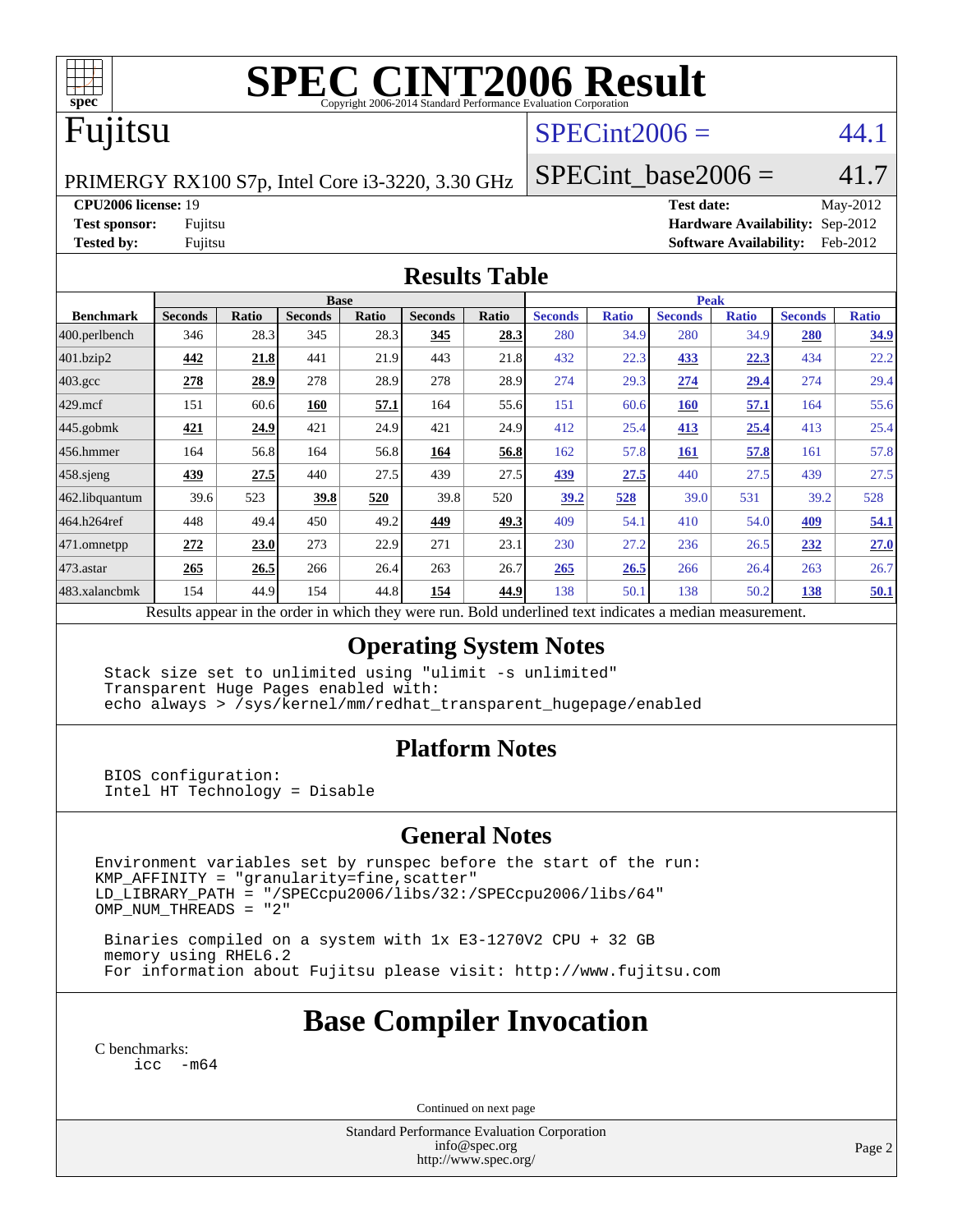| <b>SPEC CINT2006 Result</b>                                                                                                                                                                                                                                                                                                                                                                                                              |                                                                                                               |
|------------------------------------------------------------------------------------------------------------------------------------------------------------------------------------------------------------------------------------------------------------------------------------------------------------------------------------------------------------------------------------------------------------------------------------------|---------------------------------------------------------------------------------------------------------------|
| spec <sup>®</sup><br>Copyright 2006-2014 Standard Performance Evalu                                                                                                                                                                                                                                                                                                                                                                      |                                                                                                               |
| Fujitsu                                                                                                                                                                                                                                                                                                                                                                                                                                  | $SPECint2006 =$<br>44.1                                                                                       |
| PRIMERGY RX100 S7p, Intel Core i3-3220, 3.30 GHz                                                                                                                                                                                                                                                                                                                                                                                         | 41.7<br>$SPECint base2006 =$                                                                                  |
| CPU2006 license: 19<br><b>Test sponsor:</b><br>Fujitsu<br><b>Tested by:</b><br>Fujitsu                                                                                                                                                                                                                                                                                                                                                   | <b>Test date:</b><br>May-2012<br>Hardware Availability: Sep-2012<br><b>Software Availability:</b><br>Feb-2012 |
| <b>Base Compiler Invocation (Continued)</b>                                                                                                                                                                                                                                                                                                                                                                                              |                                                                                                               |
| $C_{++}$ benchmarks:<br>icpc -m64                                                                                                                                                                                                                                                                                                                                                                                                        |                                                                                                               |
| <b>Base Portability Flags</b>                                                                                                                                                                                                                                                                                                                                                                                                            |                                                                                                               |
| 400.perlbench: -DSPEC_CPU_LP64 -DSPEC_CPU_LINUX_X64<br>401.bzip2: -DSPEC_CPU_LP64<br>403.gcc: -DSPEC_CPU_LP64<br>429.mcf: -DSPEC_CPU_LP64<br>445.gobmk: -DSPEC_CPU_LP64<br>456.hmmer: -DSPEC_CPU_LP64<br>458.sjeng: -DSPEC_CPU_LP64<br>462.libquantum: -DSPEC_CPU_LP64 -DSPEC_CPU_LINUX<br>464.h264ref: -DSPEC_CPU_LP64<br>471.omnetpp: -DSPEC_CPU_LP64<br>473.astar: -DSPEC_CPU_LP64<br>483.xalancbmk: -DSPEC_CPU_LP64 -DSPEC_CPU_LINUX |                                                                                                               |
| <b>Base Optimization Flags</b><br>C benchmarks:<br>-xSSE4.2 -ipo -03 -no-prec-div -parallel -opt-prefetch -auto-p32                                                                                                                                                                                                                                                                                                                      |                                                                                                               |
| $C_{++}$ benchmarks:<br>-xSSE4.2 -ipo -03 -no-prec-div -opt-prefetch -auto-p32<br>-Wl,-z, muldefs -L/opt/SmartHeap/lib64 -lsmartheap64                                                                                                                                                                                                                                                                                                   |                                                                                                               |
| <b>Base Other Flags</b>                                                                                                                                                                                                                                                                                                                                                                                                                  |                                                                                                               |
| C benchmarks:<br>403.gcc: -Dalloca=_alloca                                                                                                                                                                                                                                                                                                                                                                                               |                                                                                                               |
| <b>Peak Compiler Invocation</b><br>C benchmarks (except as noted below):<br>$-m64$<br>icc                                                                                                                                                                                                                                                                                                                                                |                                                                                                               |
| 400.perlbench: icc -m32                                                                                                                                                                                                                                                                                                                                                                                                                  |                                                                                                               |
| 445.gobmk: icc -m32                                                                                                                                                                                                                                                                                                                                                                                                                      |                                                                                                               |
| Continued on next page                                                                                                                                                                                                                                                                                                                                                                                                                   |                                                                                                               |
| <b>Standard Performance Evaluation Corporation</b><br>info@spec.org<br>http://www.spec.org/                                                                                                                                                                                                                                                                                                                                              | Page 3                                                                                                        |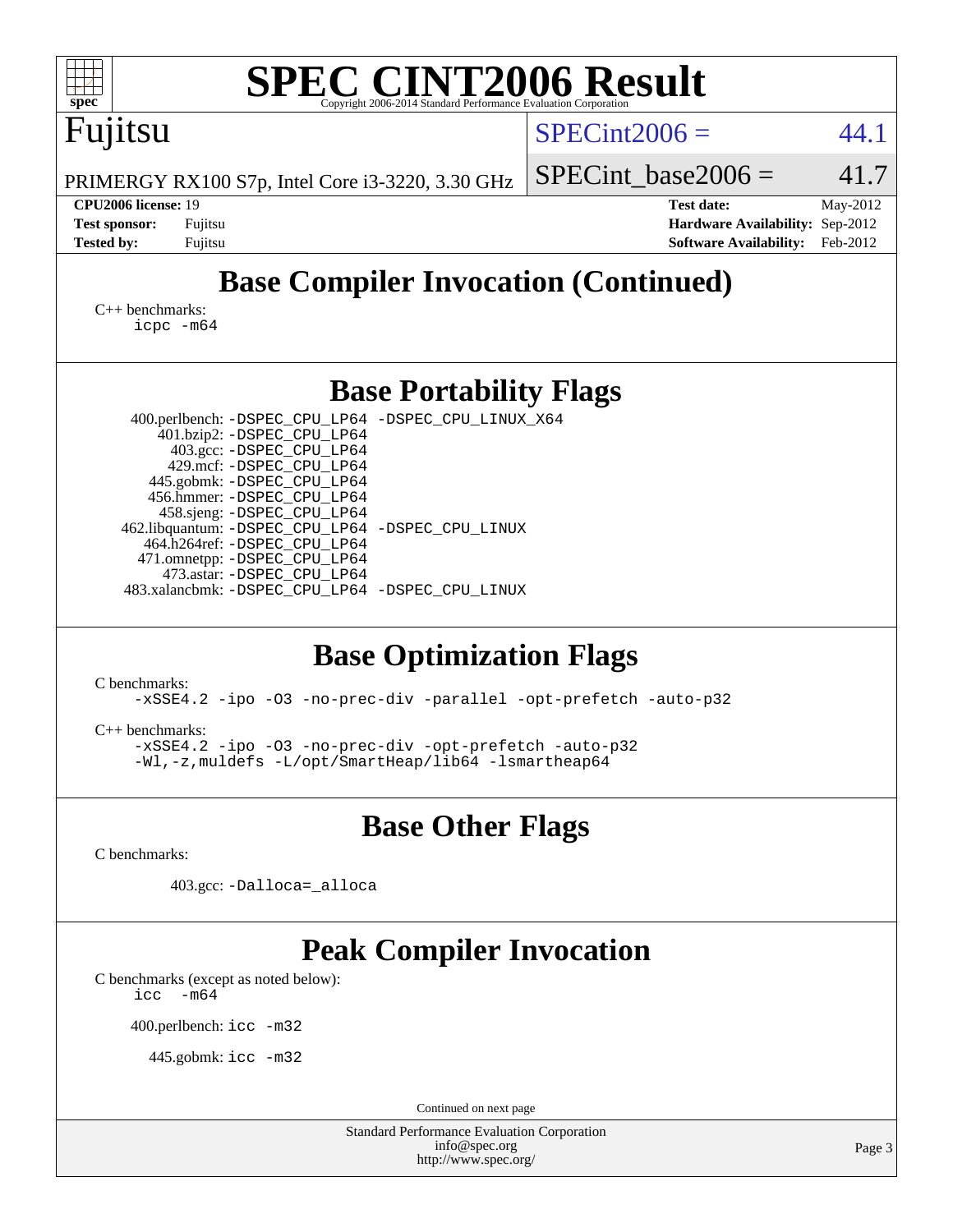

# **[SPEC CINT2006 Result](http://www.spec.org/auto/cpu2006/Docs/result-fields.html#SPECCINT2006Result)**

Fujitsu

 $SPECint2006 = 44.1$  $SPECint2006 = 44.1$ 

PRIMERGY RX100 S7p, Intel Core i3-3220, 3.30 GHz

SPECint base2006 =  $41.7$ 

**[CPU2006 license:](http://www.spec.org/auto/cpu2006/Docs/result-fields.html#CPU2006license)** 19 **[Test date:](http://www.spec.org/auto/cpu2006/Docs/result-fields.html#Testdate)** May-2012 **[Test sponsor:](http://www.spec.org/auto/cpu2006/Docs/result-fields.html#Testsponsor)** Fujitsu **[Hardware Availability:](http://www.spec.org/auto/cpu2006/Docs/result-fields.html#HardwareAvailability)** Sep-2012 **[Tested by:](http://www.spec.org/auto/cpu2006/Docs/result-fields.html#Testedby)** Fujitsu **[Software Availability:](http://www.spec.org/auto/cpu2006/Docs/result-fields.html#SoftwareAvailability)** Feb-2012

# **[Peak Compiler Invocation \(Continued\)](http://www.spec.org/auto/cpu2006/Docs/result-fields.html#PeakCompilerInvocation)**

464.h264ref: [icc -m32](http://www.spec.org/cpu2006/results/res2012q3/cpu2006-20120822-24269.flags.html#user_peakCCLD464_h264ref_intel_icc_a6a621f8d50482236b970c6ac5f55f93)

[C++ benchmarks \(except as noted below\):](http://www.spec.org/auto/cpu2006/Docs/result-fields.html#CXXbenchmarksexceptasnotedbelow) [icpc -m32](http://www.spec.org/cpu2006/results/res2012q3/cpu2006-20120822-24269.flags.html#user_CXXpeak_intel_icpc_4e5a5ef1a53fd332b3c49e69c3330699)

473.astar: [icpc -m64](http://www.spec.org/cpu2006/results/res2012q3/cpu2006-20120822-24269.flags.html#user_peakCXXLD473_astar_intel_icpc_64bit_fc66a5337ce925472a5c54ad6a0de310)

**[Peak Portability Flags](http://www.spec.org/auto/cpu2006/Docs/result-fields.html#PeakPortabilityFlags)**

 400.perlbench: [-DSPEC\\_CPU\\_LINUX\\_IA32](http://www.spec.org/cpu2006/results/res2012q3/cpu2006-20120822-24269.flags.html#b400.perlbench_peakCPORTABILITY_DSPEC_CPU_LINUX_IA32) 401.bzip2: [-DSPEC\\_CPU\\_LP64](http://www.spec.org/cpu2006/results/res2012q3/cpu2006-20120822-24269.flags.html#suite_peakPORTABILITY401_bzip2_DSPEC_CPU_LP64) 403.gcc: [-DSPEC\\_CPU\\_LP64](http://www.spec.org/cpu2006/results/res2012q3/cpu2006-20120822-24269.flags.html#suite_peakPORTABILITY403_gcc_DSPEC_CPU_LP64) 429.mcf: [-DSPEC\\_CPU\\_LP64](http://www.spec.org/cpu2006/results/res2012q3/cpu2006-20120822-24269.flags.html#suite_peakPORTABILITY429_mcf_DSPEC_CPU_LP64) 456.hmmer: [-DSPEC\\_CPU\\_LP64](http://www.spec.org/cpu2006/results/res2012q3/cpu2006-20120822-24269.flags.html#suite_peakPORTABILITY456_hmmer_DSPEC_CPU_LP64) 458.sjeng: [-DSPEC\\_CPU\\_LP64](http://www.spec.org/cpu2006/results/res2012q3/cpu2006-20120822-24269.flags.html#suite_peakPORTABILITY458_sjeng_DSPEC_CPU_LP64) 462.libquantum: [-DSPEC\\_CPU\\_LP64](http://www.spec.org/cpu2006/results/res2012q3/cpu2006-20120822-24269.flags.html#suite_peakPORTABILITY462_libquantum_DSPEC_CPU_LP64) [-DSPEC\\_CPU\\_LINUX](http://www.spec.org/cpu2006/results/res2012q3/cpu2006-20120822-24269.flags.html#b462.libquantum_peakCPORTABILITY_DSPEC_CPU_LINUX) 473.astar: [-DSPEC\\_CPU\\_LP64](http://www.spec.org/cpu2006/results/res2012q3/cpu2006-20120822-24269.flags.html#suite_peakPORTABILITY473_astar_DSPEC_CPU_LP64) 483.xalancbmk: [-DSPEC\\_CPU\\_LINUX](http://www.spec.org/cpu2006/results/res2012q3/cpu2006-20120822-24269.flags.html#b483.xalancbmk_peakCXXPORTABILITY_DSPEC_CPU_LINUX)

# **[Peak Optimization Flags](http://www.spec.org/auto/cpu2006/Docs/result-fields.html#PeakOptimizationFlags)**

[C benchmarks](http://www.spec.org/auto/cpu2006/Docs/result-fields.html#Cbenchmarks):

 $400.$ perlbench:  $-xSSE4$ .  $2(pass 2)$  -prof-qen(pass 1) [-ipo](http://www.spec.org/cpu2006/results/res2012q3/cpu2006-20120822-24269.flags.html#user_peakPASS2_CFLAGSPASS2_LDCFLAGS400_perlbench_f-ipo)(pass 2) [-O3](http://www.spec.org/cpu2006/results/res2012q3/cpu2006-20120822-24269.flags.html#user_peakPASS2_CFLAGSPASS2_LDCFLAGS400_perlbench_f-O3)(pass 2) [-no-prec-div](http://www.spec.org/cpu2006/results/res2012q3/cpu2006-20120822-24269.flags.html#user_peakPASS2_CFLAGSPASS2_LDCFLAGS400_perlbench_f-no-prec-div)(pass 2) [-prof-use](http://www.spec.org/cpu2006/results/res2012q3/cpu2006-20120822-24269.flags.html#user_peakPASS2_CFLAGSPASS2_LDCFLAGS400_perlbench_prof_use_bccf7792157ff70d64e32fe3e1250b55)(pass 2) [-opt-prefetch](http://www.spec.org/cpu2006/results/res2012q3/cpu2006-20120822-24269.flags.html#user_peakCOPTIMIZE400_perlbench_f-opt-prefetch) [-ansi-alias](http://www.spec.org/cpu2006/results/res2012q3/cpu2006-20120822-24269.flags.html#user_peakCOPTIMIZE400_perlbench_f-ansi-alias) 401.bzip2: [-xSSE4.2](http://www.spec.org/cpu2006/results/res2012q3/cpu2006-20120822-24269.flags.html#user_peakPASS2_CFLAGSPASS2_LDCFLAGS401_bzip2_f-xSSE42_f91528193cf0b216347adb8b939d4107)(pass 2) [-prof-gen](http://www.spec.org/cpu2006/results/res2012q3/cpu2006-20120822-24269.flags.html#user_peakPASS1_CFLAGSPASS1_LDCFLAGS401_bzip2_prof_gen_e43856698f6ca7b7e442dfd80e94a8fc)(pass 1) [-ipo](http://www.spec.org/cpu2006/results/res2012q3/cpu2006-20120822-24269.flags.html#user_peakPASS2_CFLAGSPASS2_LDCFLAGS401_bzip2_f-ipo)(pass 2) [-O3](http://www.spec.org/cpu2006/results/res2012q3/cpu2006-20120822-24269.flags.html#user_peakPASS2_CFLAGSPASS2_LDCFLAGS401_bzip2_f-O3)(pass 2) [-no-prec-div](http://www.spec.org/cpu2006/results/res2012q3/cpu2006-20120822-24269.flags.html#user_peakCOPTIMIZEPASS2_CFLAGSPASS2_LDCFLAGS401_bzip2_f-no-prec-div) [-prof-use](http://www.spec.org/cpu2006/results/res2012q3/cpu2006-20120822-24269.flags.html#user_peakPASS2_CFLAGSPASS2_LDCFLAGS401_bzip2_prof_use_bccf7792157ff70d64e32fe3e1250b55)(pass 2) [-auto-ilp32](http://www.spec.org/cpu2006/results/res2012q3/cpu2006-20120822-24269.flags.html#user_peakCOPTIMIZE401_bzip2_f-auto-ilp32) [-opt-prefetch](http://www.spec.org/cpu2006/results/res2012q3/cpu2006-20120822-24269.flags.html#user_peakCOPTIMIZE401_bzip2_f-opt-prefetch) [-ansi-alias](http://www.spec.org/cpu2006/results/res2012q3/cpu2006-20120822-24269.flags.html#user_peakCOPTIMIZE401_bzip2_f-ansi-alias) 403.gcc: [-xAVX](http://www.spec.org/cpu2006/results/res2012q3/cpu2006-20120822-24269.flags.html#user_peakCOPTIMIZE403_gcc_f-xAVX) [-ipo](http://www.spec.org/cpu2006/results/res2012q3/cpu2006-20120822-24269.flags.html#user_peakCOPTIMIZE403_gcc_f-ipo) [-O3](http://www.spec.org/cpu2006/results/res2012q3/cpu2006-20120822-24269.flags.html#user_peakCOPTIMIZE403_gcc_f-O3) [-no-prec-div](http://www.spec.org/cpu2006/results/res2012q3/cpu2006-20120822-24269.flags.html#user_peakCOPTIMIZE403_gcc_f-no-prec-div) [-inline-calloc](http://www.spec.org/cpu2006/results/res2012q3/cpu2006-20120822-24269.flags.html#user_peakCOPTIMIZE403_gcc_f-inline-calloc) [-opt-malloc-options=3](http://www.spec.org/cpu2006/results/res2012q3/cpu2006-20120822-24269.flags.html#user_peakCOPTIMIZE403_gcc_f-opt-malloc-options_13ab9b803cf986b4ee62f0a5998c2238) [-auto-ilp32](http://www.spec.org/cpu2006/results/res2012q3/cpu2006-20120822-24269.flags.html#user_peakCOPTIMIZE403_gcc_f-auto-ilp32)  $429$ .mcf: basepeak = yes 445.gobmk: [-xSSE4.2](http://www.spec.org/cpu2006/results/res2012q3/cpu2006-20120822-24269.flags.html#user_peakPASS2_CFLAGSPASS2_LDCFLAGS445_gobmk_f-xSSE42_f91528193cf0b216347adb8b939d4107)(pass 2) [-prof-gen](http://www.spec.org/cpu2006/results/res2012q3/cpu2006-20120822-24269.flags.html#user_peakPASS1_CFLAGSPASS1_LDCFLAGS445_gobmk_prof_gen_e43856698f6ca7b7e442dfd80e94a8fc)(pass 1) [-prof-use](http://www.spec.org/cpu2006/results/res2012q3/cpu2006-20120822-24269.flags.html#user_peakPASS2_CFLAGSPASS2_LDCFLAGS445_gobmk_prof_use_bccf7792157ff70d64e32fe3e1250b55)(pass 2) [-ansi-alias](http://www.spec.org/cpu2006/results/res2012q3/cpu2006-20120822-24269.flags.html#user_peakCOPTIMIZE445_gobmk_f-ansi-alias) 456.hmmer: [-xSSE4.2](http://www.spec.org/cpu2006/results/res2012q3/cpu2006-20120822-24269.flags.html#user_peakCOPTIMIZE456_hmmer_f-xSSE42_f91528193cf0b216347adb8b939d4107) [-ipo](http://www.spec.org/cpu2006/results/res2012q3/cpu2006-20120822-24269.flags.html#user_peakCOPTIMIZE456_hmmer_f-ipo) [-O3](http://www.spec.org/cpu2006/results/res2012q3/cpu2006-20120822-24269.flags.html#user_peakCOPTIMIZE456_hmmer_f-O3) [-no-prec-div](http://www.spec.org/cpu2006/results/res2012q3/cpu2006-20120822-24269.flags.html#user_peakCOPTIMIZE456_hmmer_f-no-prec-div) [-unroll2](http://www.spec.org/cpu2006/results/res2012q3/cpu2006-20120822-24269.flags.html#user_peakCOPTIMIZE456_hmmer_f-unroll_784dae83bebfb236979b41d2422d7ec2) [-auto-ilp32](http://www.spec.org/cpu2006/results/res2012q3/cpu2006-20120822-24269.flags.html#user_peakCOPTIMIZE456_hmmer_f-auto-ilp32) [-ansi-alias](http://www.spec.org/cpu2006/results/res2012q3/cpu2006-20120822-24269.flags.html#user_peakCOPTIMIZE456_hmmer_f-ansi-alias) 458.sjeng: basepeak = yes 462.libquantum: [-xAVX](http://www.spec.org/cpu2006/results/res2012q3/cpu2006-20120822-24269.flags.html#user_peakCOPTIMIZE462_libquantum_f-xAVX) [-ipo](http://www.spec.org/cpu2006/results/res2012q3/cpu2006-20120822-24269.flags.html#user_peakCOPTIMIZE462_libquantum_f-ipo) [-O3](http://www.spec.org/cpu2006/results/res2012q3/cpu2006-20120822-24269.flags.html#user_peakCOPTIMIZE462_libquantum_f-O3) [-no-prec-div](http://www.spec.org/cpu2006/results/res2012q3/cpu2006-20120822-24269.flags.html#user_peakCOPTIMIZE462_libquantum_f-no-prec-div) [-parallel](http://www.spec.org/cpu2006/results/res2012q3/cpu2006-20120822-24269.flags.html#user_peakCOPTIMIZE462_libquantum_f-parallel) [-opt-prefetch](http://www.spec.org/cpu2006/results/res2012q3/cpu2006-20120822-24269.flags.html#user_peakCOPTIMIZE462_libquantum_f-opt-prefetch) [-auto-p32](http://www.spec.org/cpu2006/results/res2012q3/cpu2006-20120822-24269.flags.html#user_peakCOPTIMIZE462_libquantum_f-auto-p32) Continued on next page

Standard Performance Evaluation Corporation [info@spec.org](mailto:info@spec.org) <http://www.spec.org/>